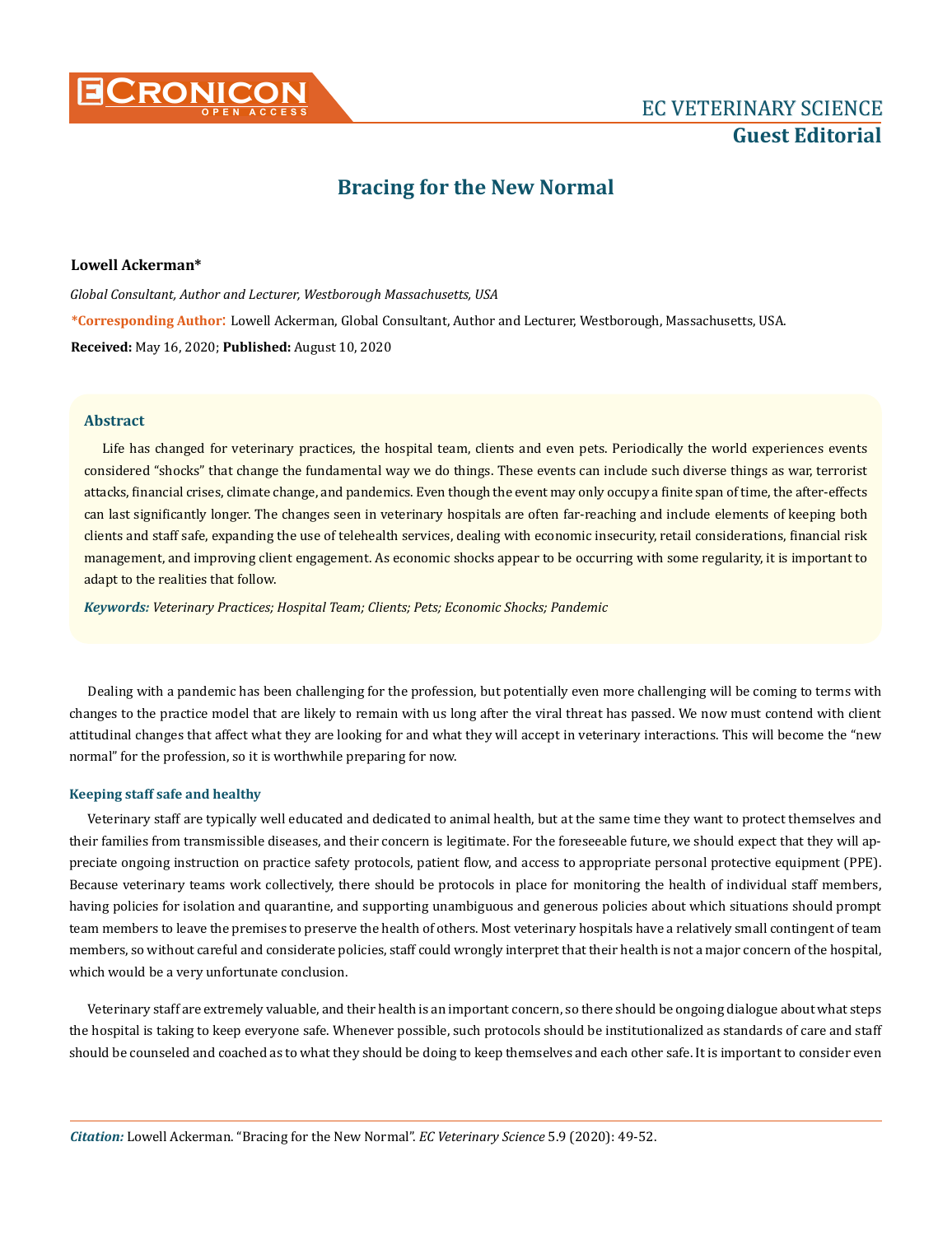minor risks and work collectively to address concerns. When staff appreciate that their ongoing health is a major priority, and when it is reinforced by other team members, they can be confident that things are being done to mitigate their risks for getting sick. It is important to realize that fear is likely to persist long after a pandemic, so relaxing standards should only be contemplated after robust team discussions and the best available evidence.

## **Keeping clients safe and healthy**

Clients are quite aware that the world has changed and it is likely that they have spent a considerable amount of time in stay-at-home isolation. Expect that they will be fearful of going into many different types of businesses, and are looking for assurances that they, their pets and their families will be safe in their interactions with the veterinary team. Many of them will have been working from home, teleconferencing for work as well as with family and friends, doing much of their shopping online, downloading their entertainment, and receiving much of their purchases by home delivery.

Clients have also changed dramatically in terms of their knowledge of infectious disease transmissibility, hand washing, physical (social) distancing, and the wearing of face masks. This type of vigilance and anxiety are likely to continue, and pet owners will be looking for some assurance that the veterinary hospital is a safe place to visit.

Many clients will have some trepidation about returning to businesses, including their own physicians and so veterinary hospitals should not consider themselves unaffected by this. Client anxiety may be heightened if they don't have access to a vehicle but are hesitant about the inherent risks of using public transportation or ride-sharing. This apprehension can be allayed if teams explain all the protocols in place to keep them and their pets safe, and this might include telehealth options based on telephone triage with clients. For pets that need to be seen in hospital, clients should receive instructions on how this can be done safely, and expectations should be established for how the visit will be conducted in a step-by-step manner. This might include instruction for the pet owner to wear a face mask, access they may or may not have to the facility, whether they are allowed to accompany their pet for its veterinary visit, communication options with the veterinary team, and what is being done to ensure their safety. Even long after the pandemic has passed, clients will likely have developed habits around hand washing, physical distancing, and the use of hand sanitizers, and everything possible should be done so they can feel comfortable seeking veterinary care.

#### **Expectations for telehealth**

An increasing number of our clients have become quite familiar with teleconferencing in their daily lives. This comfort has extended to dealing with their physicians, and telehealth consulting with veterinary teams should be presumed to become a routine matter and perhaps even a preference for many clients. The interaction can be synchronous (real-time) or asynchronous (request then respond) but the expectation of clients will likely be that there are many times when dealing with pet care virtually is preferred. It's not just a matter of personal safety, but many clients have found this to be convenient as well.

We should anticipate that many clients will be receptive to the practice of telehealth, and this is also a great way for pets to be triaged before exposing them to our facilities and hospital teams. Some conditions will be more amenable to virtual care than others, and clear guidelines should exist as to what can be attempted through this platform, and what should prompt advice for the animal to be seen in the hospital.

Remote monitoring is also available for our patients, and a variety of clinical attributes can now be measured at home. This includes collars that can measure activity, heart rate, respiratory rate and some aspects of body temperature, but other devices such as glucometers can also be used. This can be very helpful for hospice patients, post-surgical patients, and those with a need for routine monitoring.

Many clients are familiar with a variety of options for virtual connection, but hospitals should be comfortable with the privacy protections for any type of telehealth attempted, and it is best if the hospital designate only a few programs with which they have comfort in this

*Citation:* Lowell Ackerman. "Bracing for the New Normal". *EC Veterinary Science* 5.9 (2020): 49-52.

50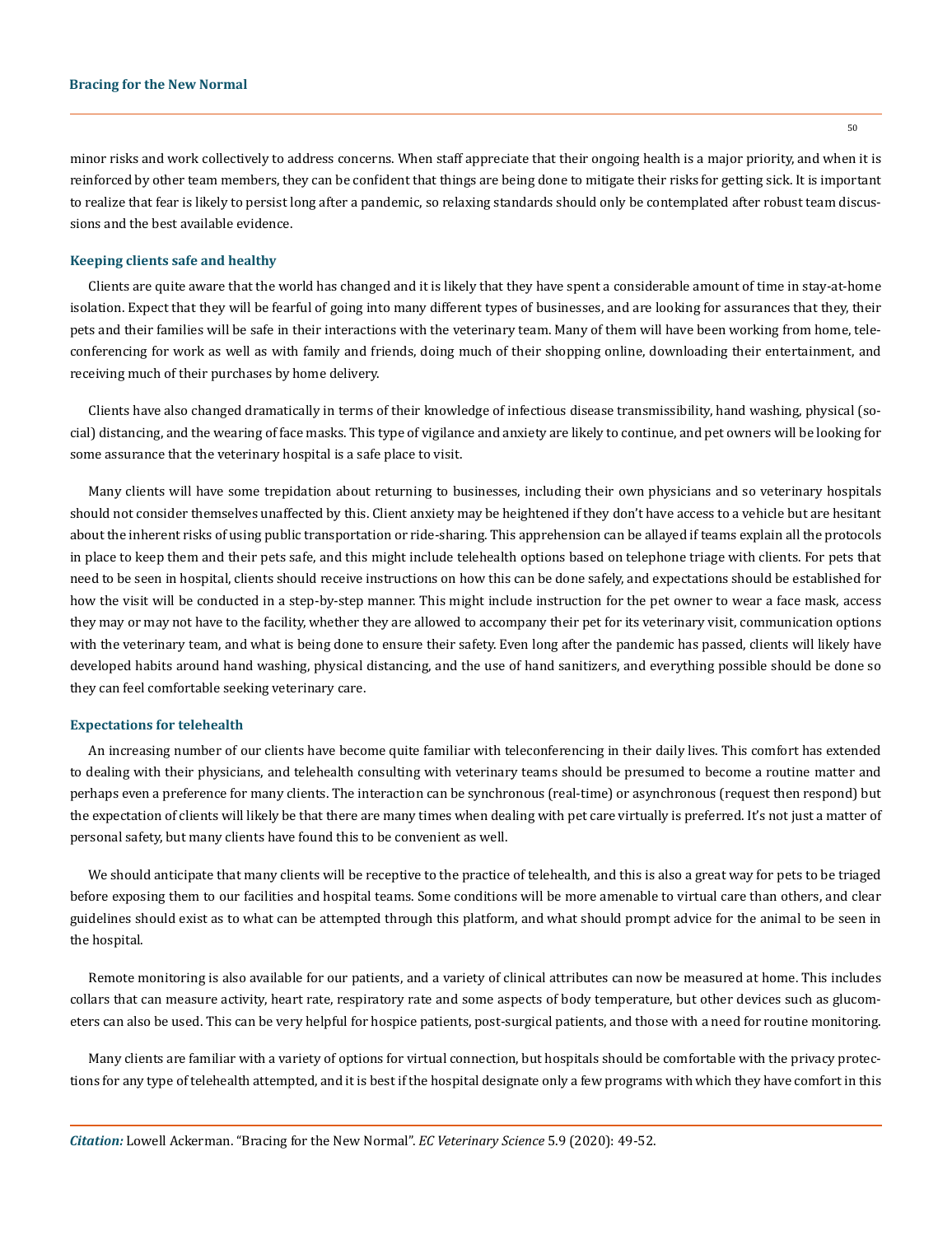#### **Bracing for the New Normal**

regard, and at which teams can gain proficiency. Because telehealth is likely to become a routine part of veterinary practice going forward, one of the most important things for veterinary teams to have in place are the criteria for telehealth visits, the structure of those visits, and the fees associated with telehealth consults. Telehealth needn't be a money-losing proposition for the practice and can be as or more profitable than other types of services if instituted correctly.

#### **Economic insecurity**

The impact of the pandemic was not felt equally across populations, and yet uncertainty can be expected to persist well into the future as far as most consumers are concerned. Many had interruptions in their ability to work and earn money, some may have had to deal with personal tragedies and the uncertainty of what might come next often influences spending decisions. Thus, it is reasonable to suspect that clients might be hesitant when it comes to expenditures on their pets. For others, they may prefer to postpone procedures that are not considered essential and immediate until they feel more financially secure.

Following any economic shock, such consumer attitudes are inevitable, and veterinary practices should anticipate this and plan their client messaging accordingly. There should be unequivocal communication about what services should be prioritized and which can be delayed, not to scare clients, but to help them make informed decisions for the care of their pets. It may also be advisable to establish credit terms for procedures that might be pre-approved by the hospital, as well as payment plans that might allow clients to do the work recommended but spread payment out over a longer interval. If done correctly, these can be profitable for the practice, as well as convenient for pet owners.

#### **Retail considerations**

If your clients were not used to making online purchases before the pandemic, that has likely changed, and they have now established a new comfort level for dealing with e-commerce. Expect that this will continue, and many clients will also be considering and researching making online purchases for their pet supplies, foods and medications.

This is the time to consolidate and promote online retail, as this is not only convenient for your clients, but increases the safety of your staff as well. Veterinary hospitals might consider aligning with an online veterinary pharmacy and directing clients towards such purchases. It is important that veterinary practices price their products competitively, so clients can make a seamless transition to online purchasing without having to price shop for better deals elsewhere. It is possible for veterinary hospitals to do this profitably, because with online pharmacies and retailers there are no inventory costs for the practice. While it might seem that veterinary hospitals could stock and dispense products and keep a larger share of the revenue, it can actually be more satisfying to earn a profit margin without having to deal with all the costs of maintaining inventory.

In some countries, veterinary medicine still involves actual cash exchange, but following a pandemic expect that most customers will prefer cashless transactions, and even more likely - contactless transactions where there is not even the handling of credit or debit cards. It is important to consider payment options carefully, and this retail experience is likely to continue long into the future.

#### **Financial risk management**

In times of turmoil, people often safeguard their cash reserves and postpone everything that is not considered essential. In an emergency situation, that might also necessitate postponing things that are actually essential, including rent, mortgage, groceries and even health care. Because veterinary care is often considered a discretionary expense, it can become a low priority if there is not a system in place to help ensure funding for such care.

If at all possible, this is a time to consider ways to help pet owners manage their financial insecurity around pet expenditures. This can be done by recommending pet health insurance, if available, and also by considering payment plans (also known as wellness or concierge

51